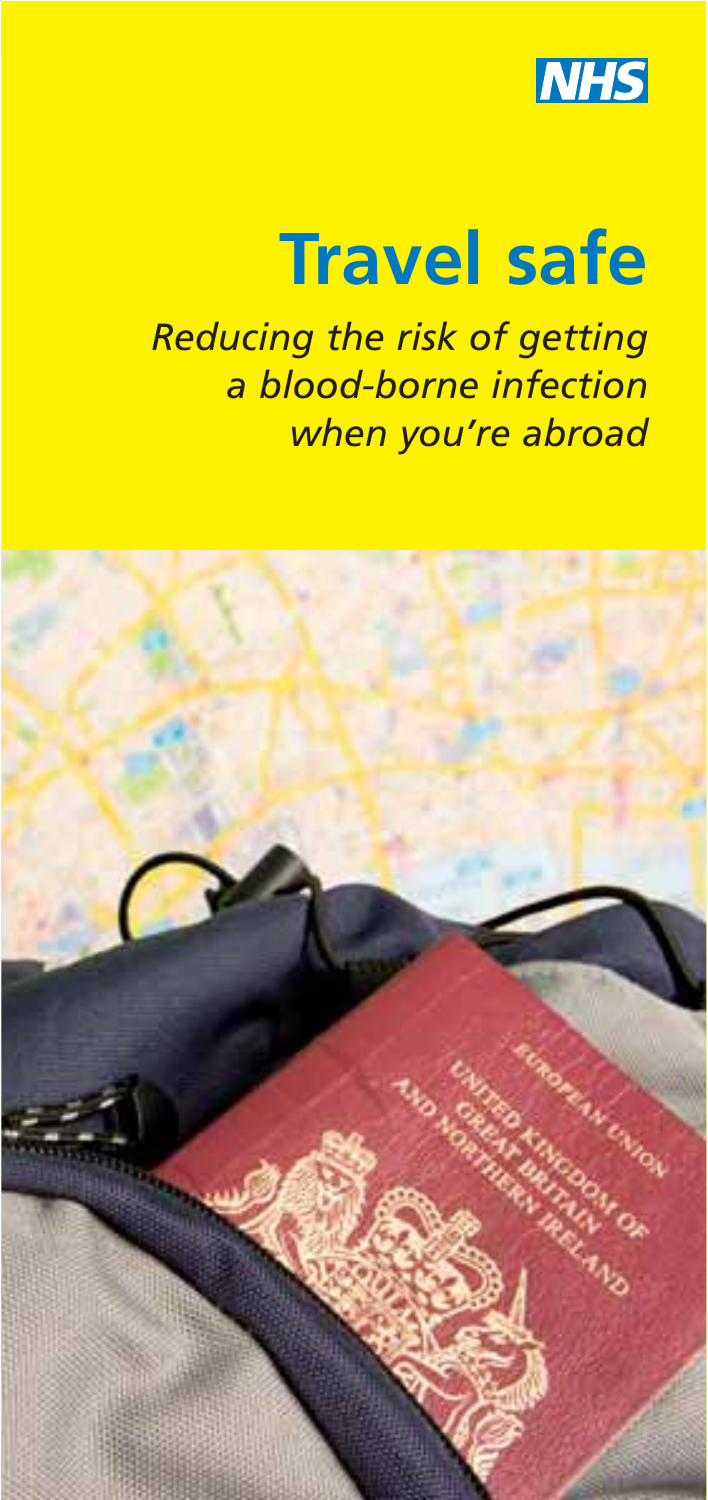# **Keeping safe abroad**

Blood-borne infections such as HIV, hepatitis B and hepatitis C are more common in many parts of the world than in the UK. Some countries do not have the same standards of medical and dental hygiene that we have here. Tattooing and body piercing studios abroad may also not operate to the same hygiene standards as in this country.

This leaflet provides information and advice to help you avoid the risks of blood-borne infection abroad.

# **HIV, hepatitis B and hepatitis C**

HIV (Human Immunodeficiency Virus), the virus that causes AIDS (Acquired Immune Deficiency Syndrome), hepatitis B and hepatitis C, which can cause serious liver damage (cirrhosis and primary liver cancer), are all blood-borne viruses.

# **Avoiding the risks of infection**

HIV, hepatitis B and hepatitis C can be passed on through unprotected sex with an infected person or by contact with infected blood.

#### *Unprotected sex*

If you have sex with someone other than your usual partner, always use a condom. Condoms, used properly, protect against HIV, hepatitis B, hepatits C and other sexually transmitted infections.

It is a good idea to take a supply of condoms with you when you travel, if you think you may need them. Those bought in the UK should have the British Standard Kitemark or the European Standard CE mark.

## *Medical or dental treatment*

If you do need medical or dental treatment while you are abroad:

- make sure that any medical equipment is sterilised or is taken from a sealed pack;
- only have medical treatment if it is essential doctors and dentists in some countries may give injections or blood transfusions when they are not really needed. So make sure that a transfusion or injection is absolutely essential if offered;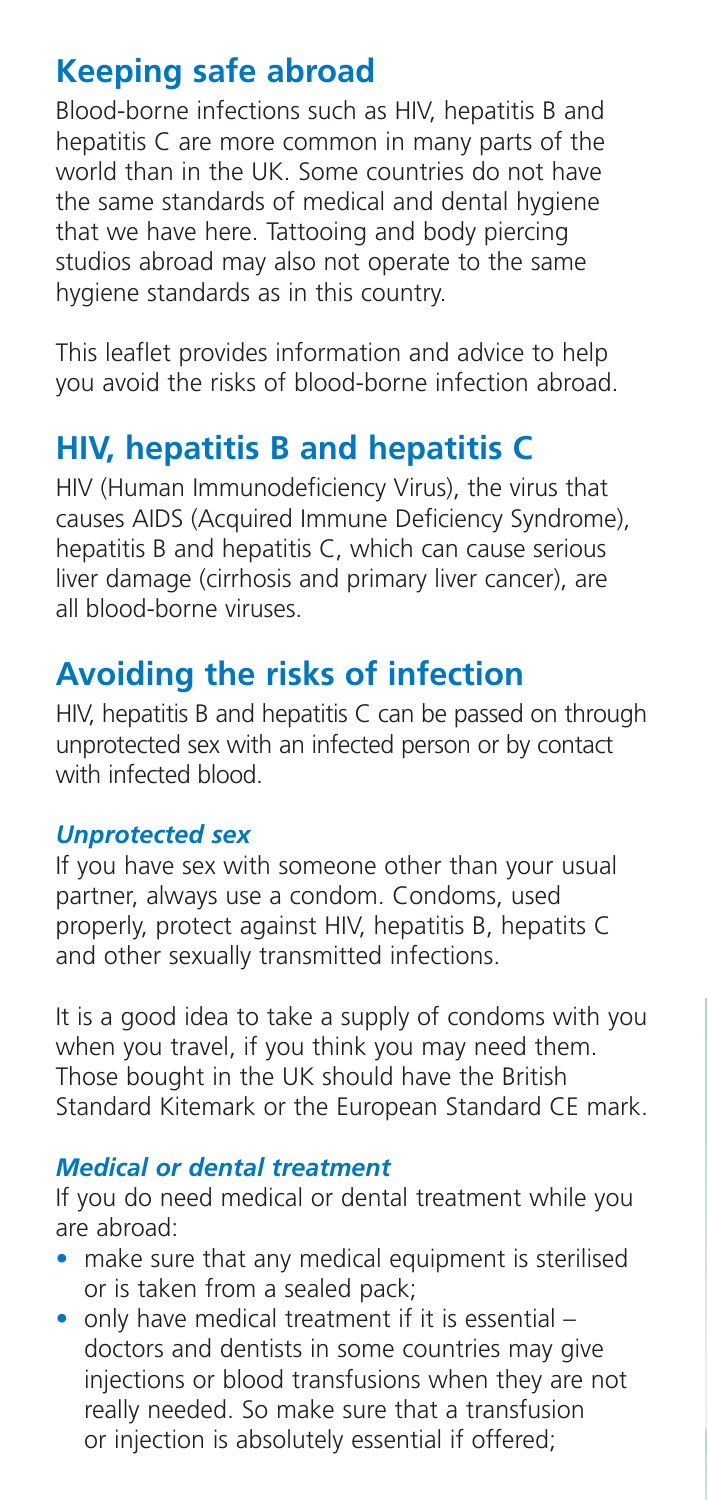- if you need a blood transfusion, ask for screened blood;
- make sure that your travelling companions have read this leaflet or are, at least, aware of your wishes.

### *Tattoo, ear or body piercing*

If you have a tattoo, ear or body piercing, semipermanent make-up, acupuncture or electrolysis on holiday, try and make sure that the needles are sterile or are taken from a sealed pack.

#### *Sharing needles*

Don't inject non-prescribed drugs. If you do inject, never share any equipment for drug preparation or injection.

## **Carrying a medical kit**

Depending on where you are going, you may want to take an emergency medical travel kit. The kits are widely available, including from pharmacies and specialist travel clinics.

The kits contain sterilised medical equipment, such as syringes and needles. If you are going to a remote area, you could also think about taking an intravenous giving set and blood substitute solution. Your doctor will be able to advise you.